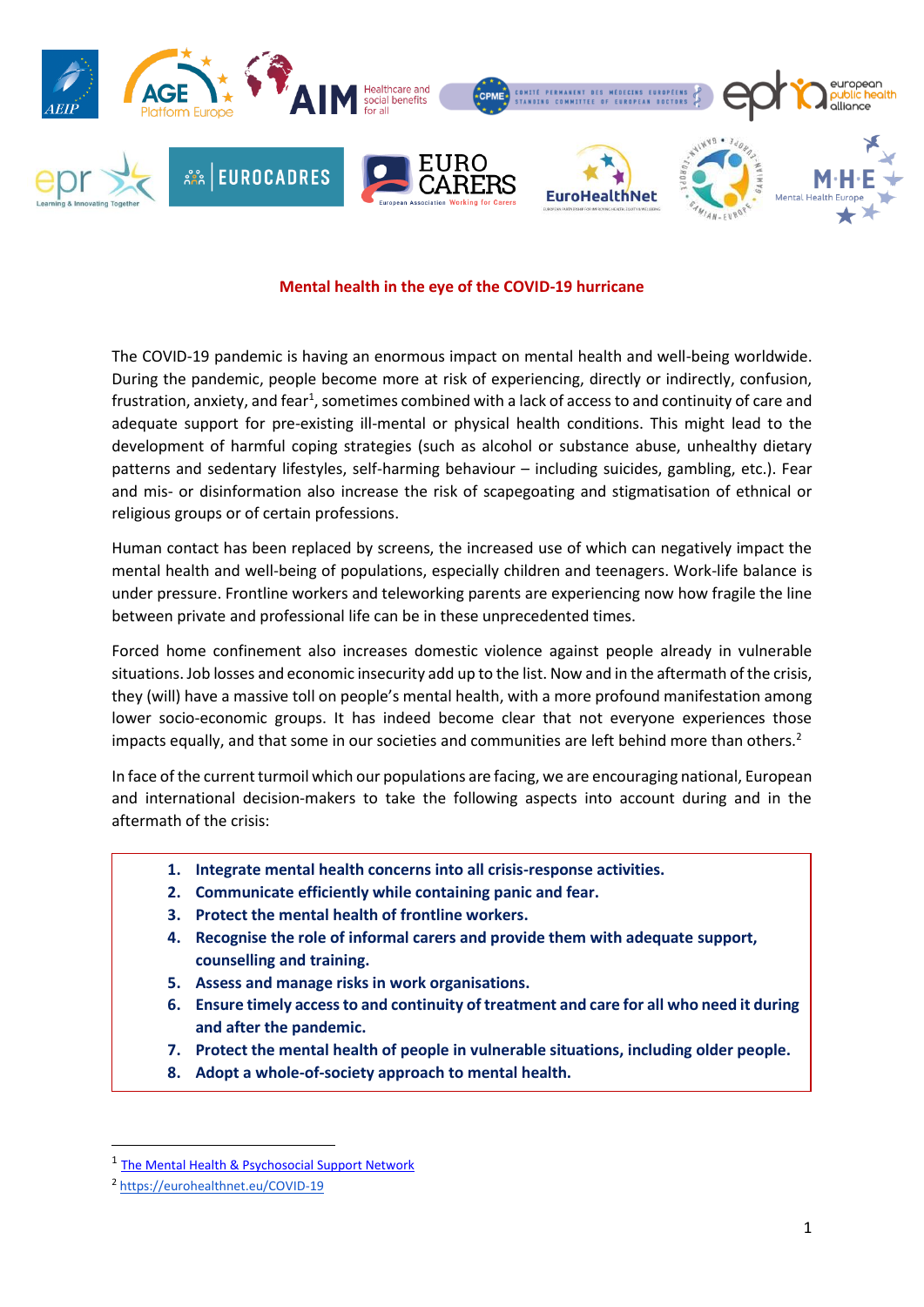### **1. Integrate mental health concerns into all crisis-response activities**

Mental health should be an integral part of any public health response to the current and future pandemics in order to avoid largely preventable psychosocial stress to individuals and communities, particularly considering the state of disrupted and weakened health and social care systems. "Understanding and addressing mental health and psychosocial considerations will be key to stopping (COVID-19) transmission and preventing the risk of long-term repercussion on the population's wellbeing and capacity to cope with adversity".<sup>3</sup> As the risks of experiencing mental ill health are likely to rise, prevention of mental health problems, early intervention and access to adequate support should be an integral part of any containment and post-pandemic recovery plan. Consequences of current circumstances such as forced home-schooling, under- and unemployment, business closings, etc. carry the risk of further deepening social and health inequities between and within Member States. Measures to tackle, or at best reduce the latter are therefore vital too, and so would be their impact on mental health.

### **2. Communicate efficiently while containing panic and fear**

Misinformation or disinformation lead to increasing fears and panic in the population. It is vital for authorities to efficiently communicate on the risks and latest developments related to COVID-19, including deconfinement measures (or exit strategies). The information transmitted should be clear, comprehensible, concise and accurate. For communication to be efficient, it should be tailored to specific target groups, which can have varying levels of health and digital literacy - the latter becomes particularly evident, as vast amounts of health information is delivered digitally nowadays. It should include positive mental health messages that promote psychosocial wellbeing, for example focusing on the many positive community initiatives which are flourishing across our societies. Furthermore, populations should be informed about the trustful sources they should refer to in order to find information related to the pandemic. Self-care strategies should also be promoted in order to empower individuals to limit the impact of these circumstances without diminishing their mental wellbeing.<sup>4</sup>

### **3. Protect the mental health of frontline workers.**

Frontline workers and medical staff are currently confronted with unprecedented harsh working conditions, which require paying special attention to their mental health and well-being. This needs to be addressed and supported through proper risk management, ensuring sufficient staffing, encouragement, peer communication, and support. Access to psychosocial services should be enhanced and made possible taking into account shifts and working time.

What is more, improving working conditions for frontline staff and workers is necessary, e.g. by limiting the number of hours where possible to reduce not only the risk of infection, but ensuring a

1

 $3$  E.g. Mental health considerations should be taken into account if confinement measures are to be properly followed by populations or to keep frontline workers healthy and engaged in the fight against COVID-19. [https://interagencystandingcommittee.org/system/files/2020-](https://interagencystandingcommittee.org/system/files/2020-03/MHPSS%20COVID19%20Briefing%20Note%202%20March%202020-English.pdf) [03/MHPSS%20COVID19%20Briefing%20Note%202%20March%202020-English.pdf](https://interagencystandingcommittee.org/system/files/2020-03/MHPSS%20COVID19%20Briefing%20Note%202%20March%202020-English.pdf)

<sup>&</sup>lt;sup>4</sup> See **WHO site** dedicated to COVID-19 & Mental Health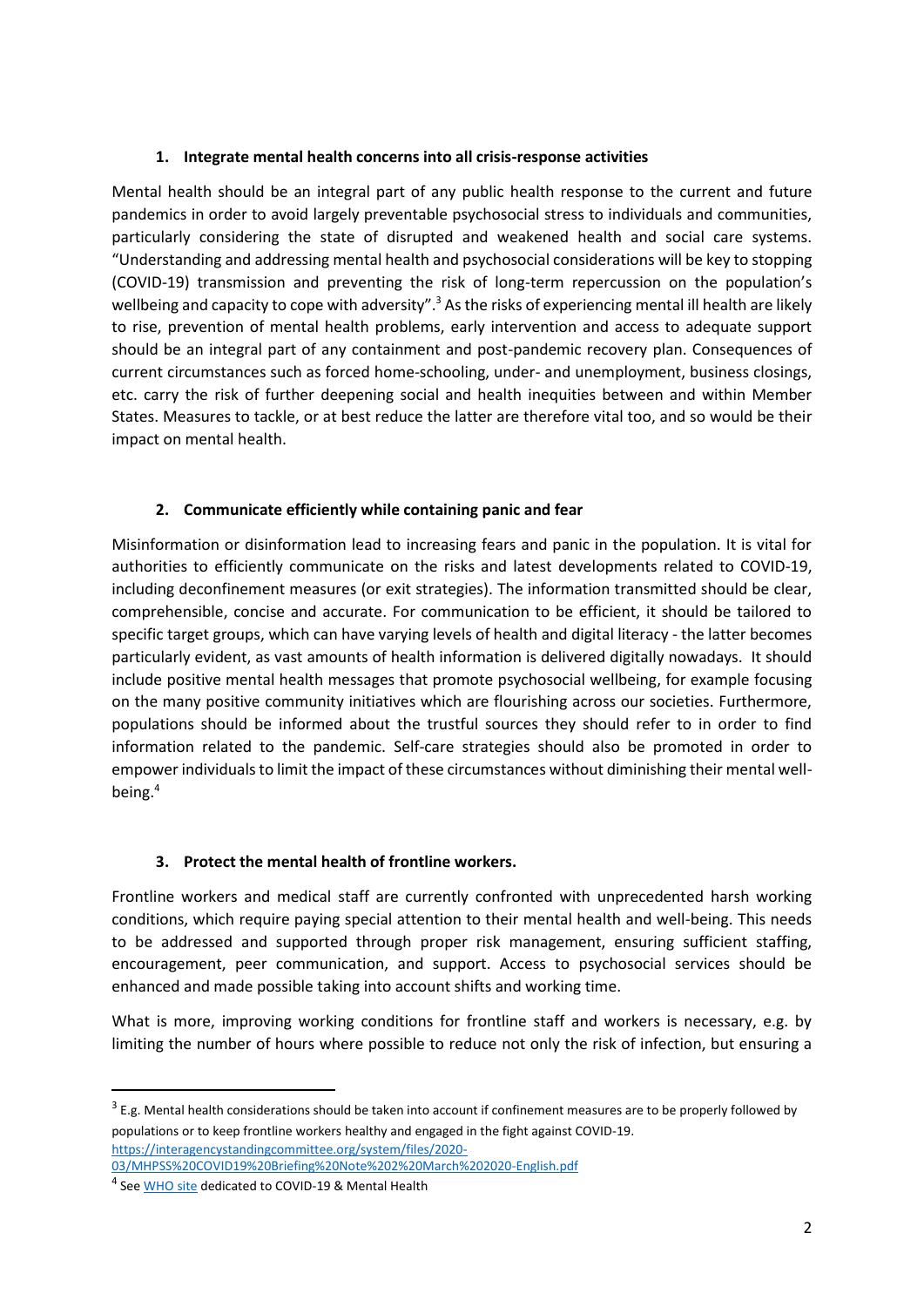proper work-life balance, thus enabling rest and recuperation. Ensuring availability and use of proper personal protective equipment is important for physical as well as mental wellbeing by giving a stronger sense of security.

Another element which deeply affects frontline workers is stigmatisation. Considered as carriers of the disease, they can often suffer from discrimination on the basis of their profession. Stigma must be addressed, workers protected, and awareness raised on the key role they play in overcoming the outbreak.

# **4. Recognise the role of informal carers and provide them with adequate support, counselling and training.**

Many informal carers<sup>5</sup> – as the main providers of care to people with chronic conditions or being part of the most-at-risk age group – now find themselves in a particularly vulnerable situation, without adequate support nor protective equipment If their relatives become ill, informal carers will be putting their own health at risk by continuing to care for them. This situation intensifies the pre-existing risks to informal carers' physical and mental health.

Furthermore, the confinement measures, as well as the de-prioritisation of non-essential treatments, is exacerbating their burden and isolation. While in many cases they serve as the last resort safety net for the person they care for, the risk of becoming ill and therefore unable to ensure the continuity of care is also a significant stress factor for them.

## **5. Assess and manage risks in work organisations**

The road to recovery following the financial downturn caused by the pandemic is likely to lead to higher workloads with fewer resources in many of the businesses that have been hit financially. Proper assessment and management of occupational health and safety risks, especially psychosocial risks, is crucial. This is the case, in particular, for those workers who are already facing a difficult mental health situation. Social partners have a responsibility to jointly address the workplace health and safety challenges in the aftermath of the pandemic with special attention to the psychosocial risks.

# **6. Ensure timely access to and continuity of treatment and care for all who need it during and after the pandemic**

The pandemic disrupts mental health support and services. What is more, the unprecedented situation and the distress it causes can negatively impact mental health, and "lead to long-term negative consequences within communities, families" and individuals.<sup>6</sup> Access to care and support for people with mental ill health and problems of substance abuse should be ensured. Inter-sectoral referral pathways should be established in order to ensure that children and families with other concerns (such as protection against domestic violence, survival needs, etc.) or more severe distress

 $\overline{a}$ 

<sup>5</sup> Eurocarers defines a carer as a person who provides – usually – unpaid care to someone with a chronic illness, disability or other long lasting health or care need, outside a professional or formal framework.

<sup>6</sup> <https://www.mhe-sme.org/wp-content/uploads/2020/04/MHE-Statement-COVID-19.pdf>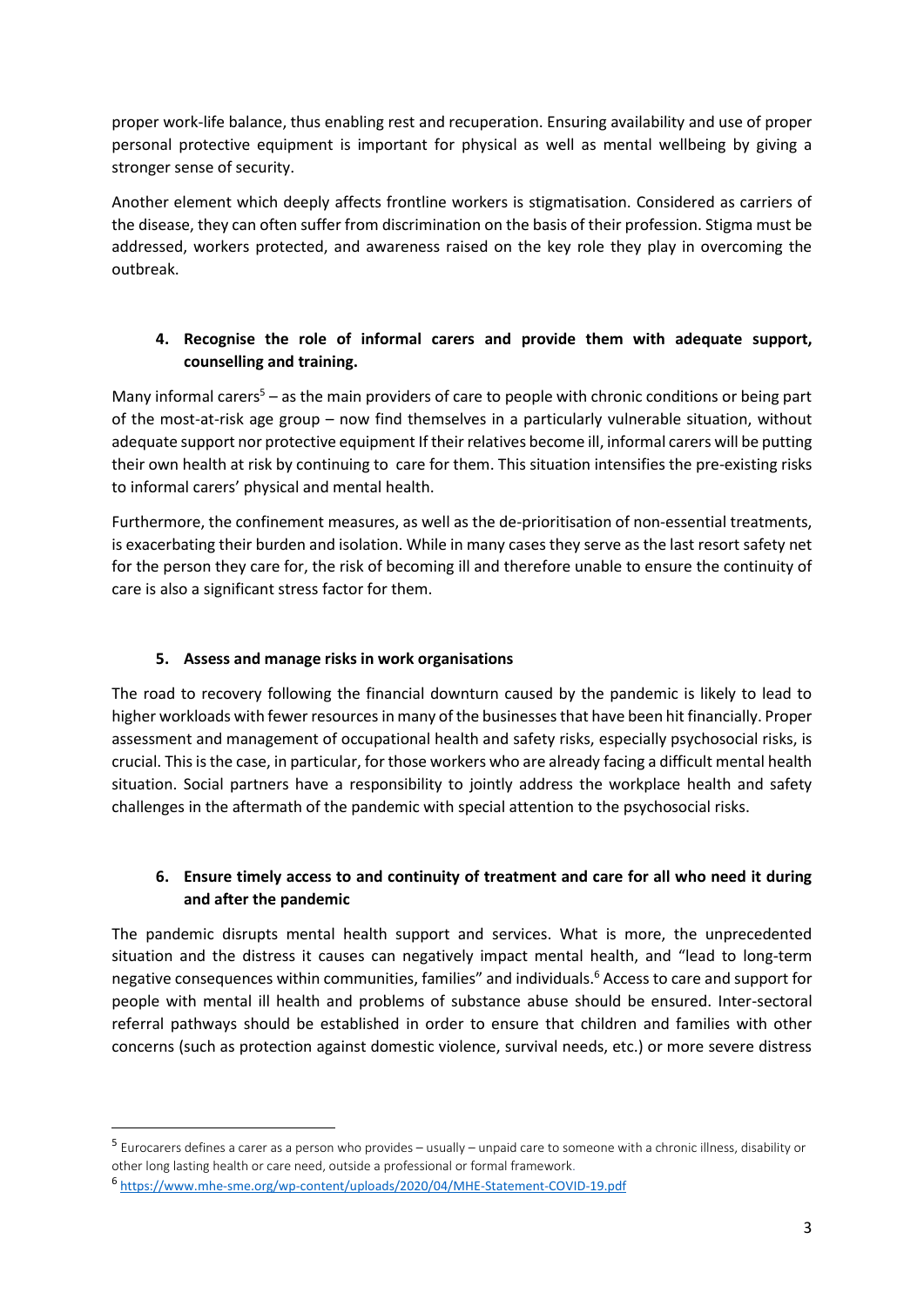may access needed services promptly.<sup>7</sup> When therapy and counselling sessions are not physically possible, online therapy or via telephone should be made available to continue treatments.

Lessons should be drawn in order to ensure access after the pandemic but also for future crises. Preparedness strategies should for example include the training of frontline workers on essential psychosocial support principles, psychological first aid and how to make referrals when needed. Strengthening primary care, betting on mental health promotion and prevention of mental disorders, and encouraging more integrated and community-based care are some of the measures which would make mental health systems more resilient for the future.

### **7. Protect the mental health of people in vulnerable situations, including older persons.**

The pandemic has a clear negative impact on the mental well-being of people in more vulnerable situations, including older generations. Socially and economically disadvantaged people are, on the one hand, at greater risk of experiencing mental ill health as a consequence of lockdown measures or of their economic impact. On the other, the mental health of risk groups such as older people, children and women, is under greater pressure.

The pandemic has led governments to take strict confinement measures, which often restrict some basic human rights and personal freedom. The fact that older people and people with underlying health conditions are at higher risk should not justify discriminatory and disproportionate treatment. Everyone should have equal rights. Yet, access to care is sometimes limited based on age. In addition, measures taken within institutions and communities as regards care-dependent individuals do not always respect people's autonomy and dignity. Furthermore, the messaging around COVID-19 is often stigmatizing towards older people.<sup>8</sup>

On top of that, there is a clear threat for social distancing to turn into isolation, especially for people who do not have access to technology or are digitally illiterate. A key priority is therefore, in our view, to ensure the mental wellbeing of those at risk. Empowering and encouraging older adults with experience and strengths to volunteer in community efforts – which do not increase the individual risk of getting infected – to fight the pandemic can for example have a positive impact on both individuals and their communities. Their collaboration can be valuable.

Children should not be forgotten. Less affected by the disease itself, they see their access to adequate healthcare and education limited and are also at greater risk of experiencing the negative impacts of isolation and increasing domestic violence. Children should be at the heart of the EU's crisis deescalation measures and recovery strategy. Support systems for that group (and their parents) are currently vital and should be expanded (e.g. counselling and consulting centres, help lines etc.).<sup>9</sup> In the same vein, women undergoing that same violence as well as older persons suffering from elder abuse - more isolated and at greater risk with the confinement - should benefit from that support too.

 $\overline{a}$ 

<sup>7</sup> [https://interagencystandingcommittee.org/system/files/2020-](https://interagencystandingcommittee.org/system/files/2020-03/MHPSS%20COVID19%20Briefing%20Note%202%20March%202020-English.pdf)

[<sup>03/</sup>MHPSS%20COVID19%20Briefing%20Note%202%20March%202020-English.pdf](https://interagencystandingcommittee.org/system/files/2020-03/MHPSS%20COVID19%20Briefing%20Note%202%20March%202020-English.pdf)

<sup>8</sup> [https://www.age-platform.eu/policy-work/news/covid-19-older-persons%E2%80%99-rights-must-be-equally-protected](https://www.age-platform.eu/policy-work/news/covid-19-older-persons%E2%80%99-rights-must-be-equally-protected-during-pandemic)[during-pandemic](https://www.age-platform.eu/policy-work/news/covid-19-older-persons%E2%80%99-rights-must-be-equally-protected-during-pandemic)

<sup>9</sup> [http://www.alliance4investinginchildren.eu/joint-statement-on-protecting-children-and-their-families-during-and-after](http://www.alliance4investinginchildren.eu/joint-statement-on-protecting-children-and-their-families-during-and-after-the-covid19-crisis/)[the-covid19-crisis/](http://www.alliance4investinginchildren.eu/joint-statement-on-protecting-children-and-their-families-during-and-after-the-covid19-crisis/)